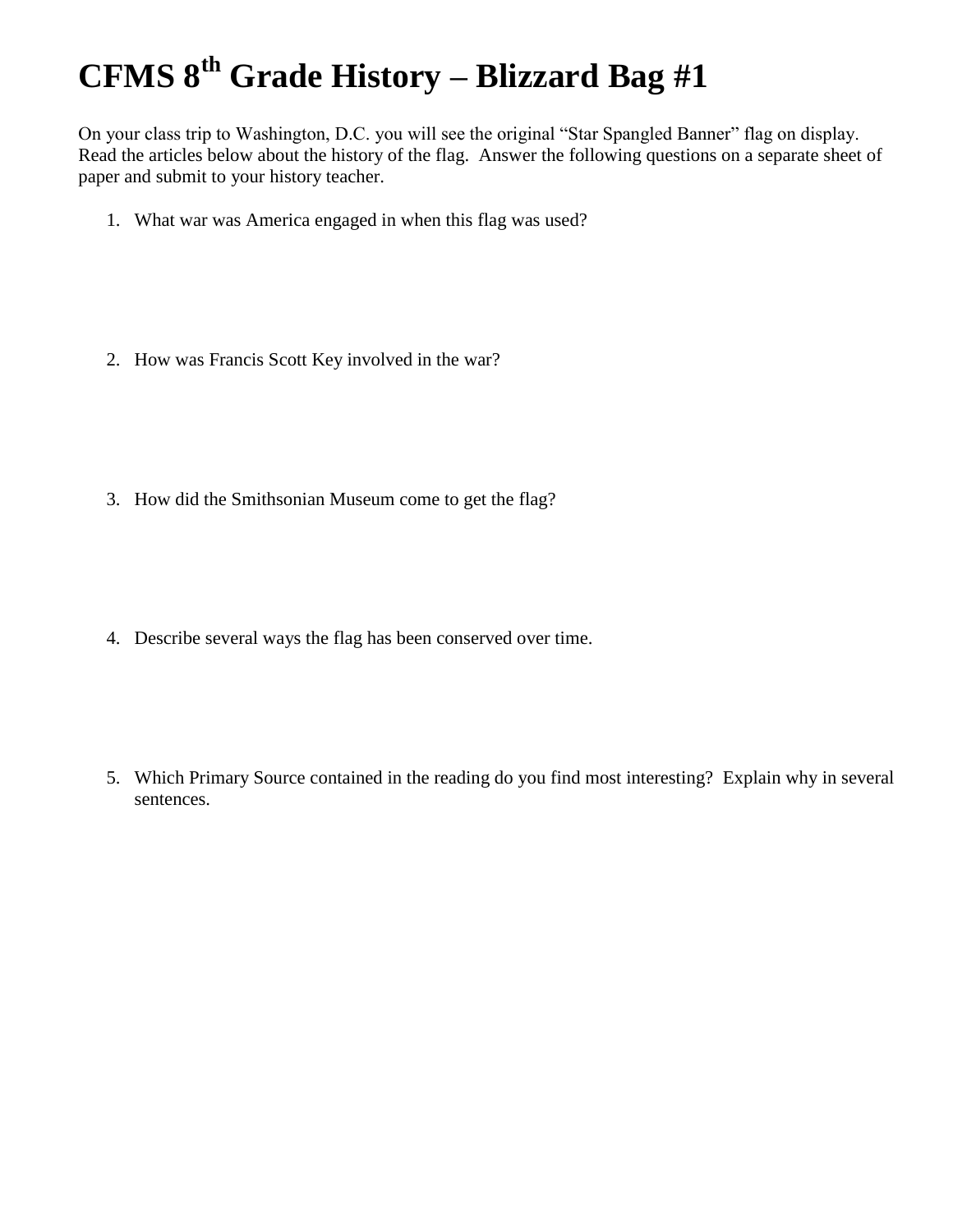# **Star-Spangled Banner & the War of 1812**

The original Star-Spangled Banner, the flag that inspired Francis Scott Key to write the song that would become our national anthem, is among the most treasured artifacts in the collections of the Smithsonian's National Museum of American History in Washington, D.C.

## **Making the Star-Spangled Banner**

In June 1813, Major George Armistead arrived in Baltimore, Maryland, to take command of Fort McHenry, built to guard the water entrance to the city. Armistead commissioned Mary Pickersgill, a Baltimore flag maker, to sew two flags for the fort: a



smaller storm flag (17 by 25 ft) and a larger garrison flag (30 by 42 ft). She was hired under a government contract and was assisted by her daughter, two nieces, and an indentured African-American girl.



Primary

The larger of these two flags would become known as the "Star-Spangled Banner." Pickersgill stitched it from a combination of dyed English wool bunting (red and white stripes and blue union) and white cotton (stars). Each star is about two feet in diameter, each stripe about 24 inches wide. The Star-Spangled Banner's impressive scale (about one-fourth the size of a modern basketball court) reflects its purpose as a garrison flag. It was intended to fly from a flagpole about ninety feet high and be visible from great distances. At its original dimensions of 30 by 42 feet, it was larger than the modern garrison flags used today by the United States Army, which have a standard size of 20 by 38 feet.

The first Flag Act, adopted on June 14, 1777, created the original United States flag of thirteen stars and thirteen stripes. The Star-Spangled Banner has fifteen stars and fifteen stripes as provided for in the second Flag Act approved by Congress on January 13, 1794. The additional stars and stripes represent Vermont (1791) and Kentucky (1792) joining the Union. (The third Flag Act, passed on April 4, 1818, reduced the number of stripes back to thirteen to honor the original thirteen colonies and provided for one star for each state — a new star to be added to the flag on the Fourth of July following the admission of each new state.) Pickersgill spent between six and eight weeks making the flags, and they were delivered to Fort McHenry on August 19, 1813. The government paid \$405.90 for the garrison flag and \$168.54 for the storm flag. The garrison flag would soon after be raised at Fort McHenry and ultimately find a permanent home at the Smithsonian Institution's National Museum of American History. The whereabouts of the storm flag are not known.

## **The War of 1812 and the Burning of Washington**

Although its events inspired one of our most famous national songs, the War of 1812 is itself a relatively little-known war in American history. Despite its complicated causes and inconclusive outcome, the conflict helped establish the credibility of the young United States among other nations. It also fostered a strong sense of national pride among the American people, and those patriotic feelings are reflected and preserved in the song we know today as our national anthem.

In the early stages of the war, the American navy scored victories in the Atlantic and on Lake Erie while Britain concentrated its military efforts on its ongoing war with France. But with the defeat of Emperor Napoleon's armies in April 1814, Britain turned its full attention to the war against an ill-prepared United States. Admiral Alexander Cochrane, the British naval commander, prepared to attack U.S. coastal areas, and General Robert Ross sought to capture towns along the East Coast to create diversions while British army forces attacked along the northern boundaries of the United States.

In August 1814, General Ross and his seasoned troops landed near the nation's capital. On August 24, at Bladensburg, Maryland, about 30 miles from Washington, his five-thousand-member British force defeated an American army twice its size. That same night, British troops entered Washington. They set fire to the United States Capitol, the President's Mansion, and other public buildings. The local militia fled, and President James Madison and wife Dolley barely escaped.

*Continue*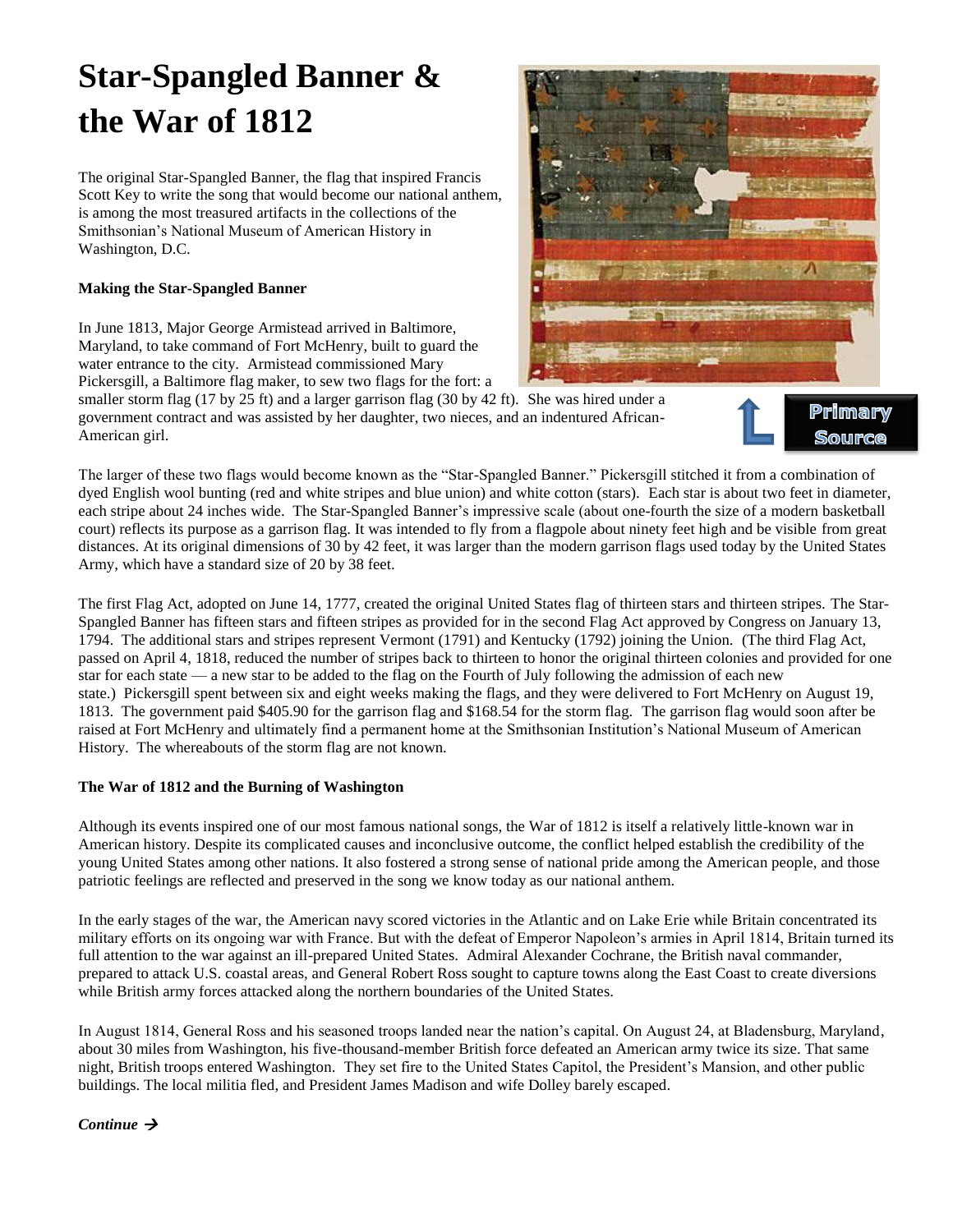## *Star Spangled Banner – continued*

### **The Battle of Baltimore**

With Washington in ruins, the British next set their sights on Baltimore, then America's third-largest city. Moving up the Chesapeake Bay to the mouth of the Patapsco River, they plotted a joint attack on Baltimore by land and water. On the morning of September 12, General Ross's troops landed at North Point, Maryland, and progressed towards the city. They soon encountered the American forward line, part of an extensive network of defenses established around Baltimore in anticipation of the British assault. During the skirmish with American troops, General Ross, so successful in the attack on Washington, was killed by a sharpshooter. Surprised by the strength of the American defenses, British forces camped on the battlefield and waited for nightfall on September 13, planning to attempt another attack under cover of darkness.

## **The Inspiration of Francis Scott Key: From Poem to Anthem**

Before departing from a ravaged Washington, British soldiers had arrested Dr. William Beanes of Upper Marlboro, Maryland, on the charge that he was responsible for the arrests of British stragglers and deserters during the campaign to attack the nation's capital. They subsequently imprisoned him on a British warship.

Friends of Dr. Beanes asked Georgetown lawyer Francis Scott Key to join John S. Skinner, the U.S. government's agent for dealing with British forces in the Chesapeake, and help secure the release of the civilian prisoner. They were successful; however, the British feared that Key and Skinner would divulge their plans for attacking Baltimore, and so they detained the two men aboard a truce ship for the duration of the battle. Key thus became an eyewitness to the bombardment of Fort McHenry.

When he saw "by the dawn's early light" of September 14, 1814, that the American flag soared above the fort, Key knew that Fort McHenry had not surrendered. Moved by the sight, he began to compose a poem on the back of a

O ! Jag , can ge bee by the down's early light Whose bright stars & brown strepes, through the clouds of the fight .<br>Our the ran parts we we take we are so getters to soming and the model's a glave the bomb bursting in air O Jan does that star spange because get were ? On that shore, dimly sear through the mists of the deep, Where the for's haughty host in head silence reposes , What is that which the breeze, o'er the towering steep, as it filledly blows, half conceals, half discloses? Now it catches the glear of the morning's first beam, Firste star spaughe banner silong may it was O'er the law of the face a the home of the brave and where is that host that so varintingly survey That The have of wars the battle's confusion That the have of ward the valle is no more?<br>a home is a country though their we no more?<br>Their blood has worsh? out their foulfestite, i pollution New view was force the hineling & glance No repage could fave the hereby & flame of the grave and the star spanner in triangle set were and the star shanged bouncer in triumph some wave The the love of our when freemen that there I all the more than the state of the more of the state of the comment of the comment of the comment of the comment of the comment of the comment of the comment of the comment of reserved Could There compare that he the mathe is presented in a matter of the first the power that we must a faith of the best was a matter of the best was a state of the best was a straight of the best was a straight of the best was a Warkington Poter

The Ster. spandled banner.



Francis Scott Key's original poem

letter he was carrying. On September 16, Key and his companions were taken back to Baltimore and released. Key took a room in the Indian Queen Hotel and spent the night revising and copying out the four verses he had written about America's victory. The next day he showed the poem to his wife's brother-in-law, Judge Joseph Nicholson, who had commanded a volunteer company at Fort McHenry. Nicholson responded enthusiastically and urged Key to have the poem printed. First titled "The Defence of Fort McHenry," the published broadside included instructions that it be sung to the  $18<sup>th</sup>$ -century British melody "Anacreon in Heaven" — a tune Key had in mind when he penned his poem. Copies of the song were distributed to every man at the fort and around Baltimore. The first documented public performance of the words and music together took place at the Holliday Street Theatre in Baltimore on October 19, 1814. A music store subsequently published the words and music under the title "The Star-Spangled Banner."

During the 19<sup>th</sup> century, "The Star-Spangled Banner" became one of the nation's best-loved patriotic songs. It gained special significance during the Civil War, a time when many Americans turned to music to express their feelings for the flag and the ideals and values it represented. By the 1890s, the military had adopted the song for ceremonial purposes, requiring it to be played at the raising and lowering of the colors. In 1917, both the army and the navy designated the song the "national anthem" for ceremonial purposes. Meanwhile, patriotic organizations had launched a campaign to have Congress recognize "The Star-Spangled Banner" as the U.S. national anthem. After several decades of attempts, a bill making "The Star-Spangled Banner" our official national anthem was finally passed by Congress and signed into law by President Herbert Hoover on March 3, 1931.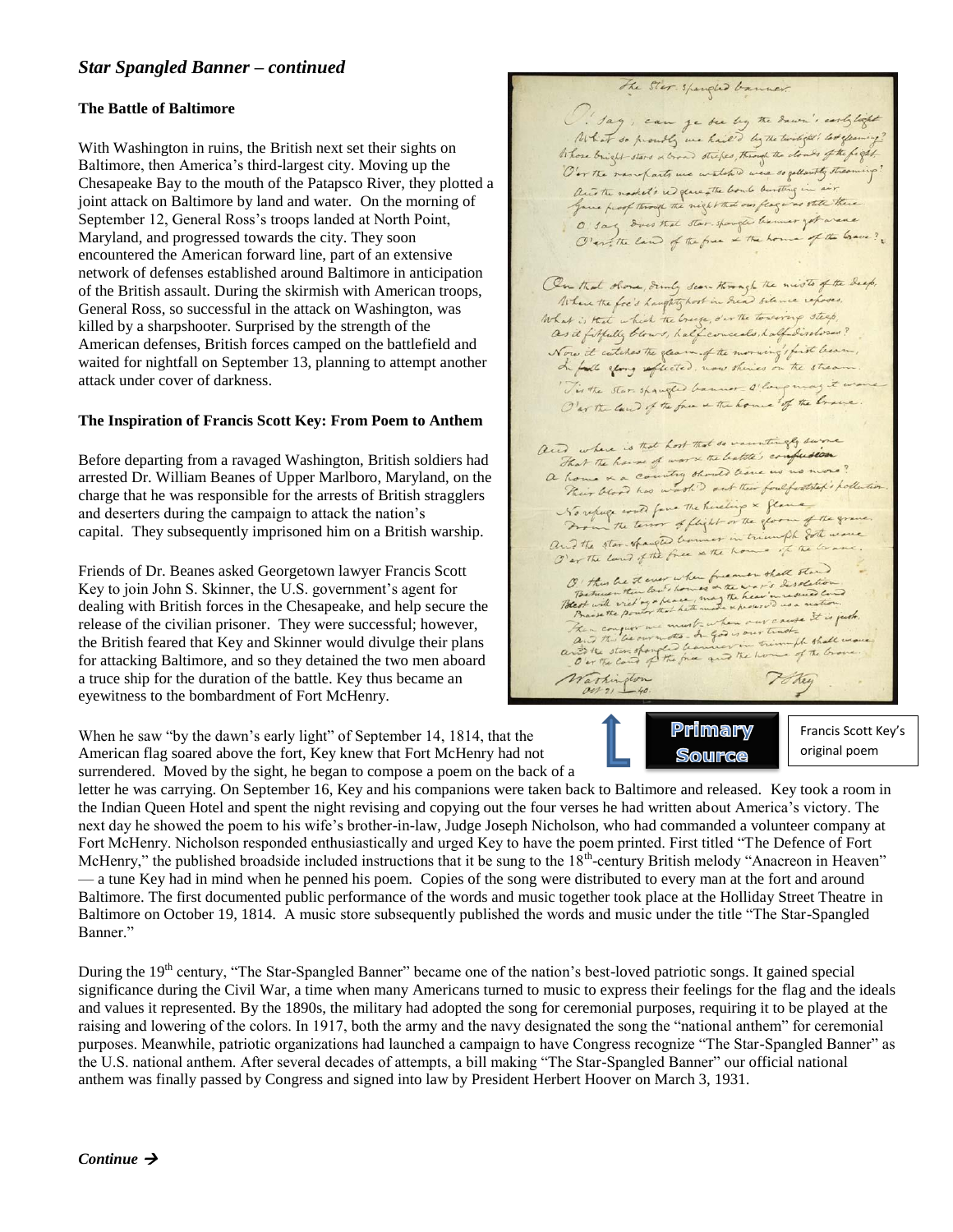## *Star Spangled Banner – continued*

#### **The Star-Spangled Banner and the Smithsonian**

Sometime before his death in 1818, Lieutenant Colonel George Armistead acquired the flag that was immortalized in Key's poem as the "Star-Spangled Banner." While there exists no documented evidence as to how Armistead came to possess the flag, it is generally understood that he simply kept it as a memento of the triumphant battle.

At the death of Armistead's widow in 1861, the Star-Spangled Banner was bequeathed to his daughter, Georgiana Armistead Appleton, who recognized that it held national as well as familial significance. As its owner, she permitted the flag to be publicly exhibited on several occasions. Eben Appleton, Armistead's grandson, inherited the flag from his mother in 1878. Faced with the public's increasing curiosity about the Star-Spangled Banner, he began to seek an appropriate repository. In 1907, Appleton lent the historic flag to the Smithsonian Institution, and in 1912 he offered the flag as a permanent gift to the nation. He later wrote, "It is always such a satisfaction to me to feel that the flag is just where it is, in possession for all time of the very best custodian, where it is beautifully displayed and can be conveniently seen by so many people."

### **Snippings from the Star-Spangled Banner**

In the late 1800s, souvenirs, or relics, of important events and people in American history became highly prized and collectible objects. The Star-Spangled Banner, historic and celebrated, was subjected to this practice. The Armistead family received frequent requests for pieces of their flag, but reserved the treasured fragments for veterans, government officials, and other honored citizens. As Georgiana Armistead Appleton noted, "had we given all that we have been importuned for little would be left to show." Despite efforts to limit the practice, however, over two hundred square feet of the Star-Spangled Banner was eventually given away, including one of the stars.

By giving away snippings, the Armisteads could share the Star-Spangled Banner with others who loved the flag. The citizens who received these mementos treated them with reverence and pride. Some framed and displayed these pieces of history in their homes; others donated them to museums. Today, the Smithsonian's National Museum of American History has thirteen Star-Spangled Banner fragments in its collections. Since conservators and curators cannot be sure from which part of the flag these fragments were taken, the pieces cannot be integrated back into the flag. However, they can be analyzed, allowing conservators to document changes in the condition of the flag's fibers and better understand how time and exposure to light and dirt have affected the flag.

#### **1914 Conservation**

By the time it arrived at the Smithsonian in 1907, the Star-Spangled Banner was already in a fragile and tattered condition. In 1914, the Smithsonian hired Amelia Fowler, a well-known flag restorer and embroidery teacher, to "resuscitate" the flag. Working with a team of ten needlewomen, Fowler first removed a canvas backing that had been attached to the flag in 1873, when it was displayed and photographed for the first time at the Boston Navy Yard by Admiral George Preble. The women then attached the flag to a new linen backing, sewing approximately 1.7 million interlocking stitches to form a honeycomb-like mesh over the flag's surface. Fowler's work took eight weeks (mid-May to mid-July 1914), and she charged the Smithsonian \$1243: \$243 for materials, \$500 for herself, and \$500 to be divided among her ten needlewomen.

#### **1998-2005 Conservation**

During the time that the Star-Spangled Banner was displayed in Flag Hall, museum staff recognized that inconsistent temperatures and humidity and high light levels had adversely affected the flag. In 1981, the Smithsonian began a two-year preservation effort: staff vacuumed the flag to reduce accumulated dust, installed new lighting and air-handling systems, and mounted a screen in front of the flag to protect it from light and damaging airborne matter.

By 1994, museum officials recognized the need for further conservation, and in 1996 they began developing a plan to preserve the Star-Spangled Banner using modern, scientific conservation techniques. This most recent preservation effort was formally launched in 1998 with the flag's inclusion in "Save America's Treasures," a wide-reaching Millennium preservation project initiated by First Lady Hillary Rodham Clinton. At this time, the flag was taken down from the wall where it had hung since 1964; in 1999, it was moved to the climate- and light-controlled conservation lab where it remains today.

It took conservators nearly two years to remove Fowler's stitching and linen backing. Doing so allowed them to see the flag's true condition and learn more about its construction. They examined the flag's colors and fibers. They measured stains, holes, and mends, and removed those mends that stressed the fibers. The next step was to remove harmful materials from the flag. Using dry cosmetic sponges, conservators blotted the flag and lifted off much of the surface dirt; its composition offered insights into the flag's history. After extensive research and analysis, conservators used an acetone/water solution to remove the most harmful contaminants.

## *Continued*  $\rightarrow$